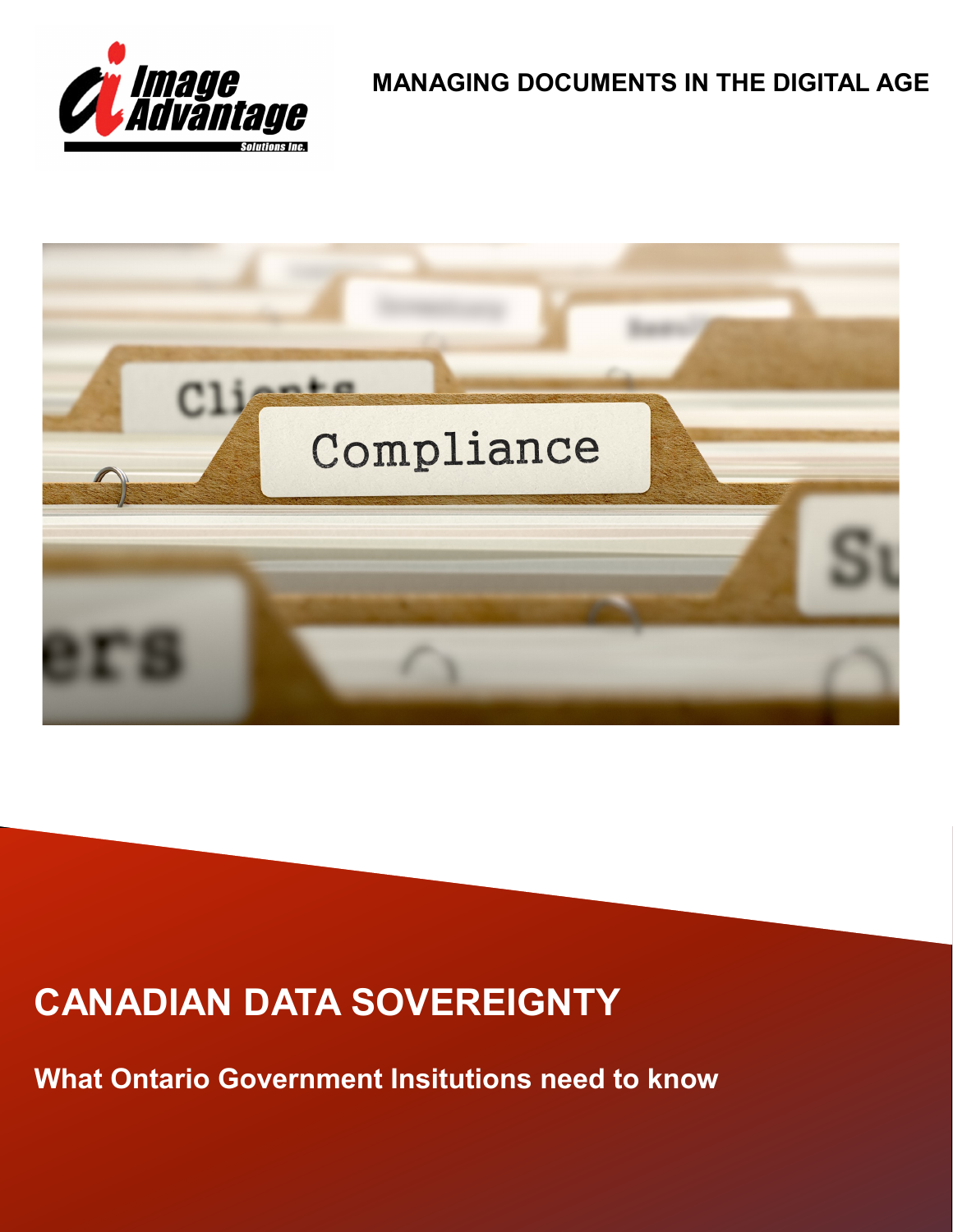

CANADIAN DATA SOVEREIGNTY

Written by: Image Advantage Solutions Inc.

Addresss: 1-1354 County Road #2 Mallorytown, Ontario, Canada K0E 1R0

Phone: 1-613-659-4620

Email: sales@imageadvantage.com

Website: www.imageadvantage.com

Published: 2020-10-09

# **LEARN ABOUT:**

**The rules and guidelines published by the Canadian Government and the Government of Ontario regarding the storage of records in Ontario and Canada and guidelines for cloud storage of records.**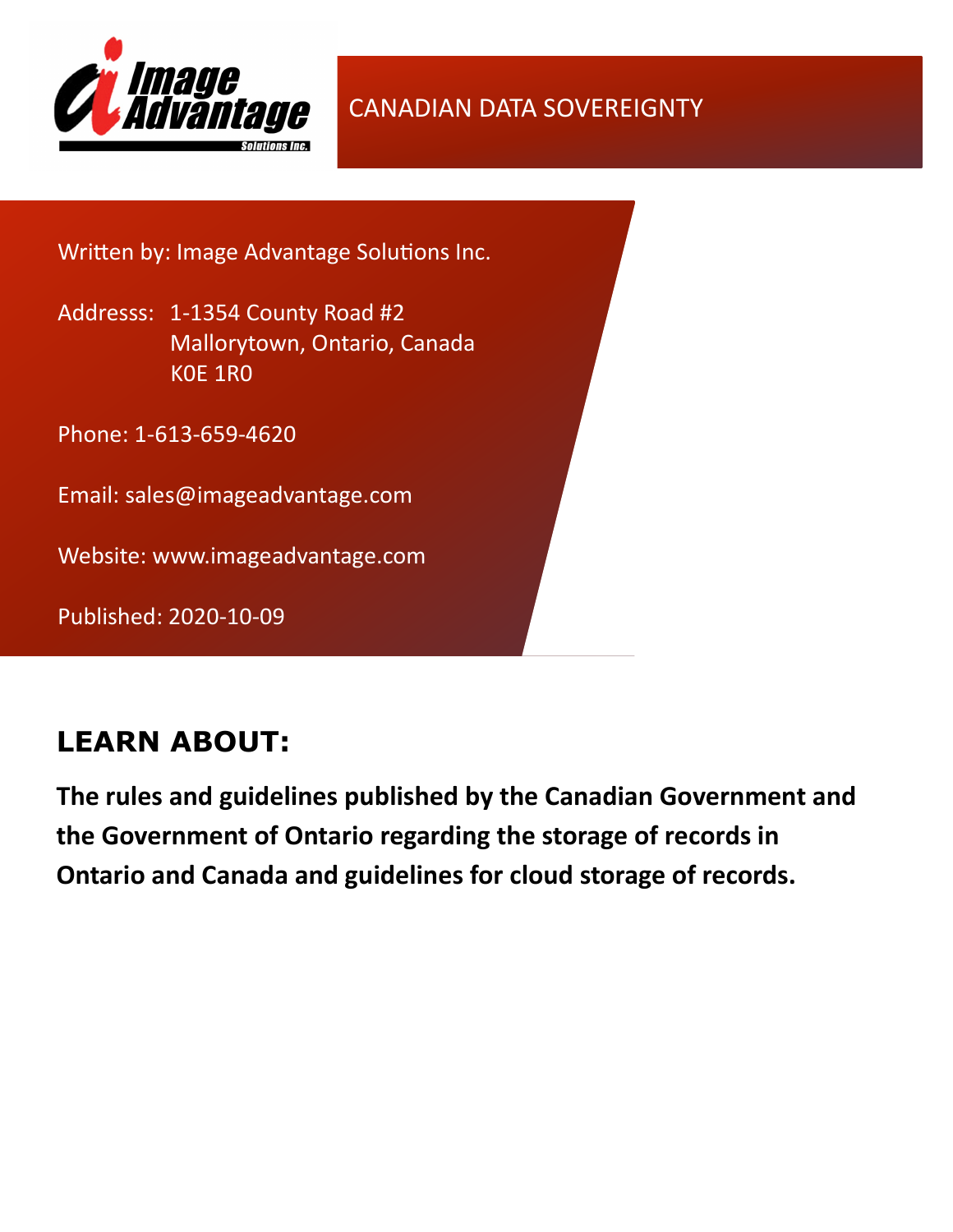# **OVERVIEW**

**This whitepaper is essentially a summary of the rules and guidelines concerning the storage of Government data inside and outside of Ontario and Canada**

A summary of these rules and guidelines is that if you are an Ontario Government organization the data that you collect on the private citizens of Ontario and Canada must be stored in Canada by a Canadian owned company.

Image Advantage Solutions Inc. is owned and located in Mallorytown, Ontario and FileHold Systems Inc. is owned and located in Burnaby, BC. FileHold is the Electronic Document and Records Management System we have implemented into numerous government organizations.

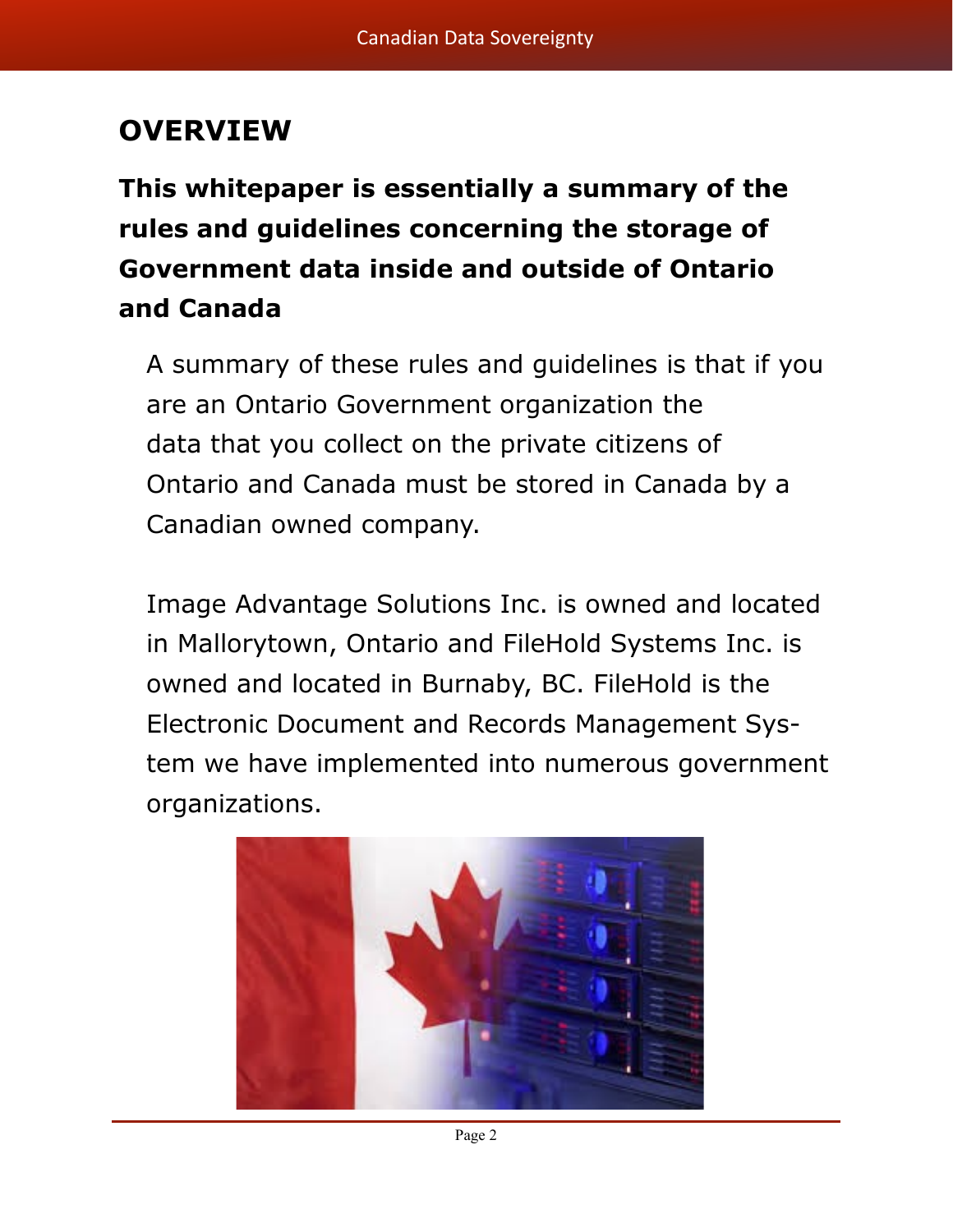## **WHO IS IMAGE ADVANTAGE SOLUTIONS INC.?**



Image Advantage Solutions Inc. is a document scanning and archiving service located near Mallorytown, **Ontario.** We offer the service of the scanning of any type of document including any size of paper, large format, bound books, photos, newspapers and microfilm/microfiche.

We also offer the FileHold Electronic Document and Records Management system and have been an authorized FileHold partner since 2011. Image Advantage was chosen as FileHold Partner of the year twice, in 2012 and again in 2014, and is the only FileHold Partner to have received this prestigious award twice. Image Advantage has successfully installed FileHold into 30 Ontario Municipalities along with other clients such as Health Units and Conservation Authorities. To find out more visit [imageadvantage.com.](https://imageadvantage.com/)

## **WHO IS FILEHOLD INC.?**



Full-featured document management software from FileHold is feature rich, enterprise grade and affordable. Its suite of features provide for document scanning, capture, indexing, storage, search, versioning, and document workflow review and approval. FileHold can be installed locally on your server for total security or in the cloud. Integrated with Microsoft office FileHold works on your desktop, browser, and mobile device. FileHold document management software makes it easy for organizations to improve security, increase compliance, streamline operations, and reduce the use of paper while saving time and money. "Go paperless, go green" with FileHold document management software. FileHold Inc. is located in Burnaby, **British Columbia**. To find out more about FileHold visit [filehold.com.](https://www.filehold.com/)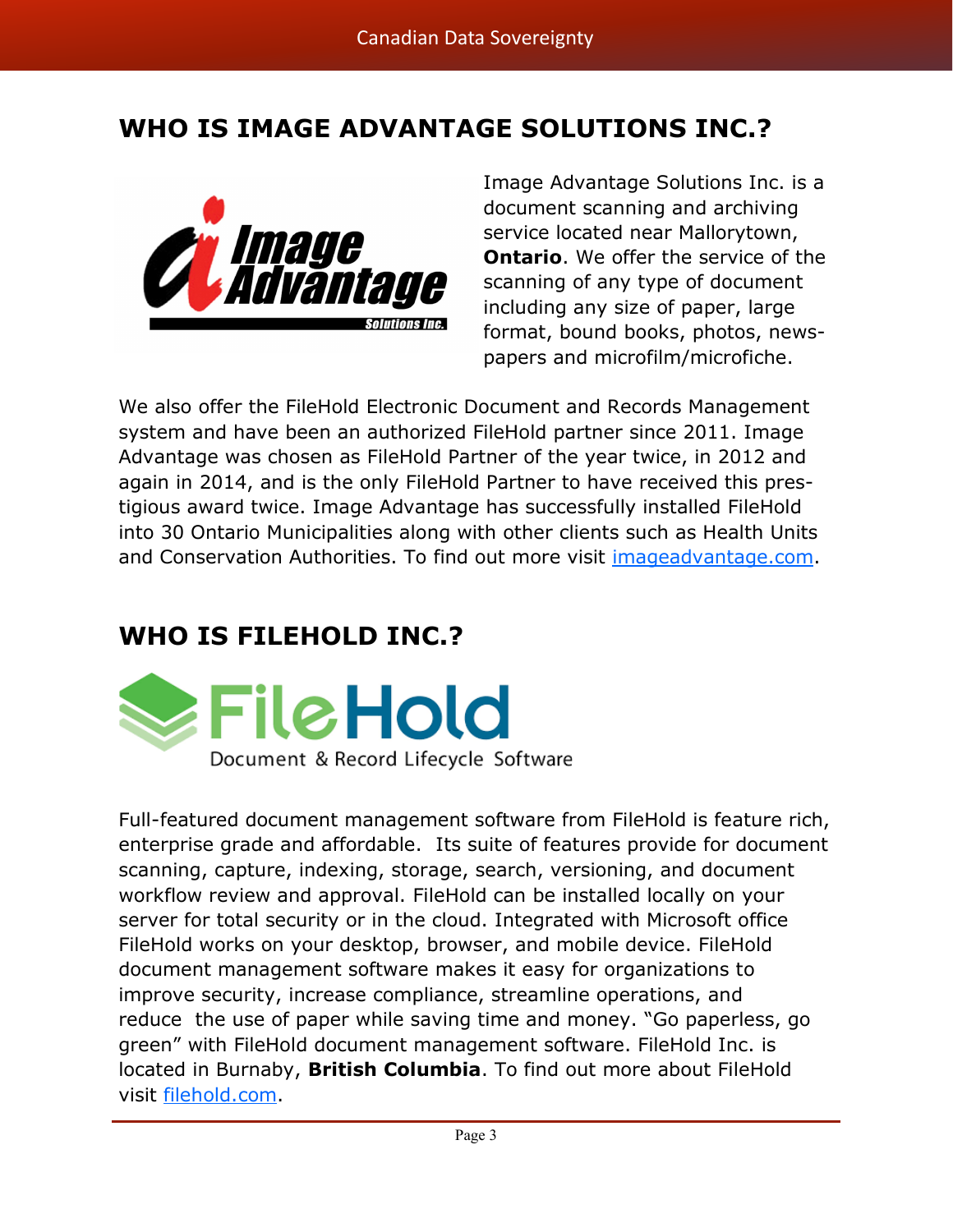# **HERE IS WHAT THE GOVERNMENTS OF ONTARIO AND CANADA SAY ABOUT CANADIAN DATA SOVEREIGHNTY**

## **Title: Thinking About Clouds? Privacy, security and compliance considerations for Ontario public sector institutions February 2016 Author: Information and Privacy Commissioner of Ontario**

# Other Compliance Risks **"**

**Jurisdiction** 

One of the primary concerns with outsourcing to cloud providers is the risk that the data and/or applications offered by the cloud provider may be physically located and housed outside of the institution's legal jurisdiction. In addition, information stored and processed with a cloud service provider may leave the jurisdiction when in transit from your institution to the cloud provider. Information transmitted or stored outside of the country or managed by a foreign owned provider could be subject to the laws of the country housing the data or that of the provider. These laws may be substantially different from Ontario laws. For example, in the event of a dispute with the cloud service provider, institutions may be forced to seek remedies under foreign regulatory regimes. These risks may be compounded if the cloud service provider subcontracts processing to agents and partners located in other jurisdictions. **"**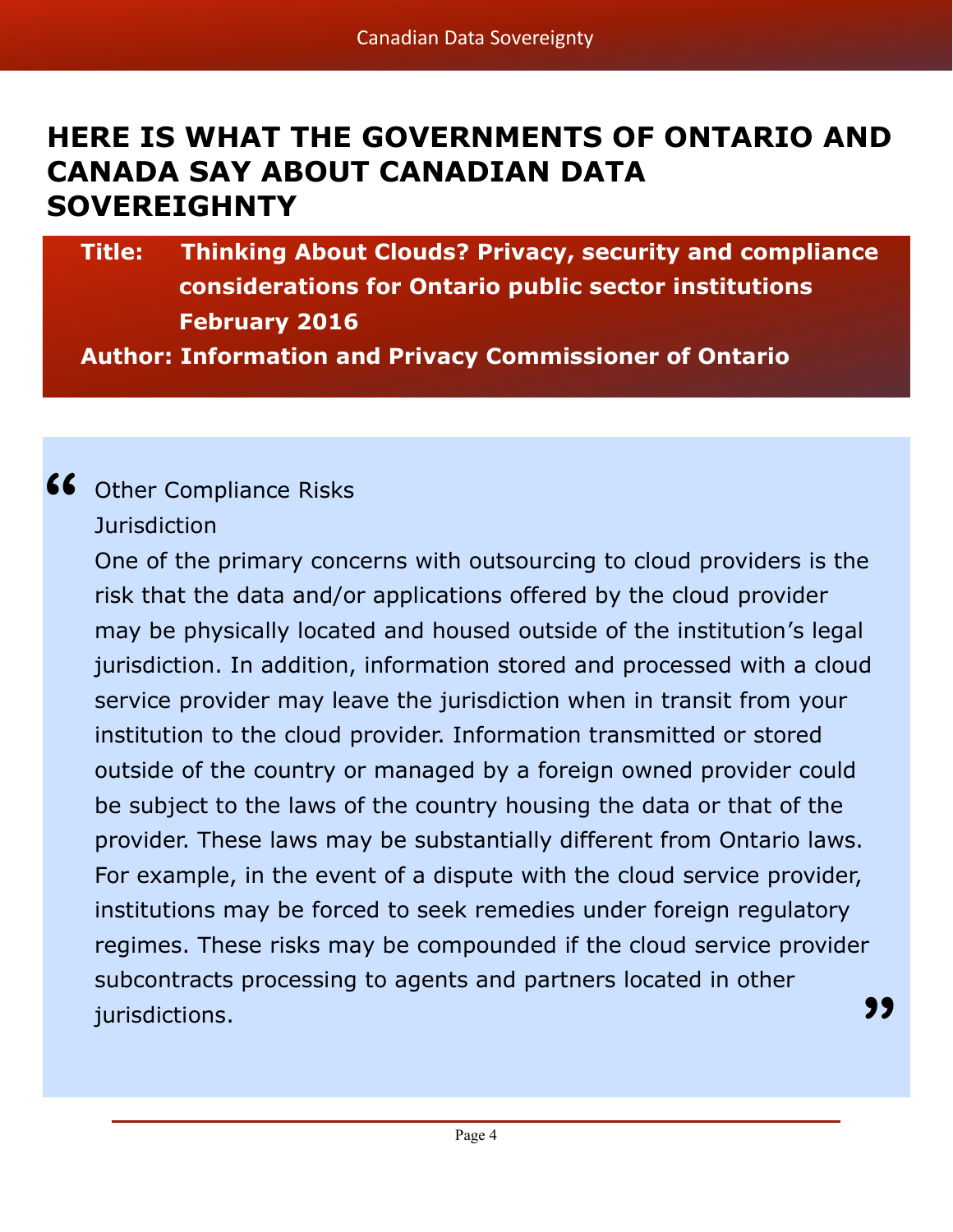#### **Title: Direction for Electronic Data Residency IT Policy Implementation Notice (ITPIN) ITPIN No: 2017-02 Date: November 1, 2017 Updated: March 13, 2018**

#### **Author: Government of Canada**

**66** In the context of cloud computing, keeping data resident within Canada is intended to maintain, to the greatest extent possible, the GC's continuous intended to maintain, to the greatest extent possible, the GC's continuous access to Protected B, Protected C and classified data that is vital to the GC's business continuity, including the delivery of key services to Canadians, such as the payment of Employment Insurance and Canada Pension Plan benefits, the flow of goods across Canada's border, and the security screening of passengers at airports, including the screening of individuals arriving in Canada. Specifically, when the data physically resides in Canada, it is subject to the protections afforded by Canadian privacy laws and Canada will be better situated to take prompt action, for example, in the event that access to data is compromised. Keeping data resident in Canada is also important for safeguarding sensitive information in the interest of national security.

All sensitive electronic data under government control, that has been categorized as Protected B, Protected C or is Classified, will be stored in a GC-approved computing facility located within the geographic boundaries of Canada or within the premises of a GC department located abroad, such as a diplomatic or consular mission. This does not mean that the country of origin of IT service providers must be Canada, as long as these service providers can ensure storage of data within boundaries or premises as described above. **"**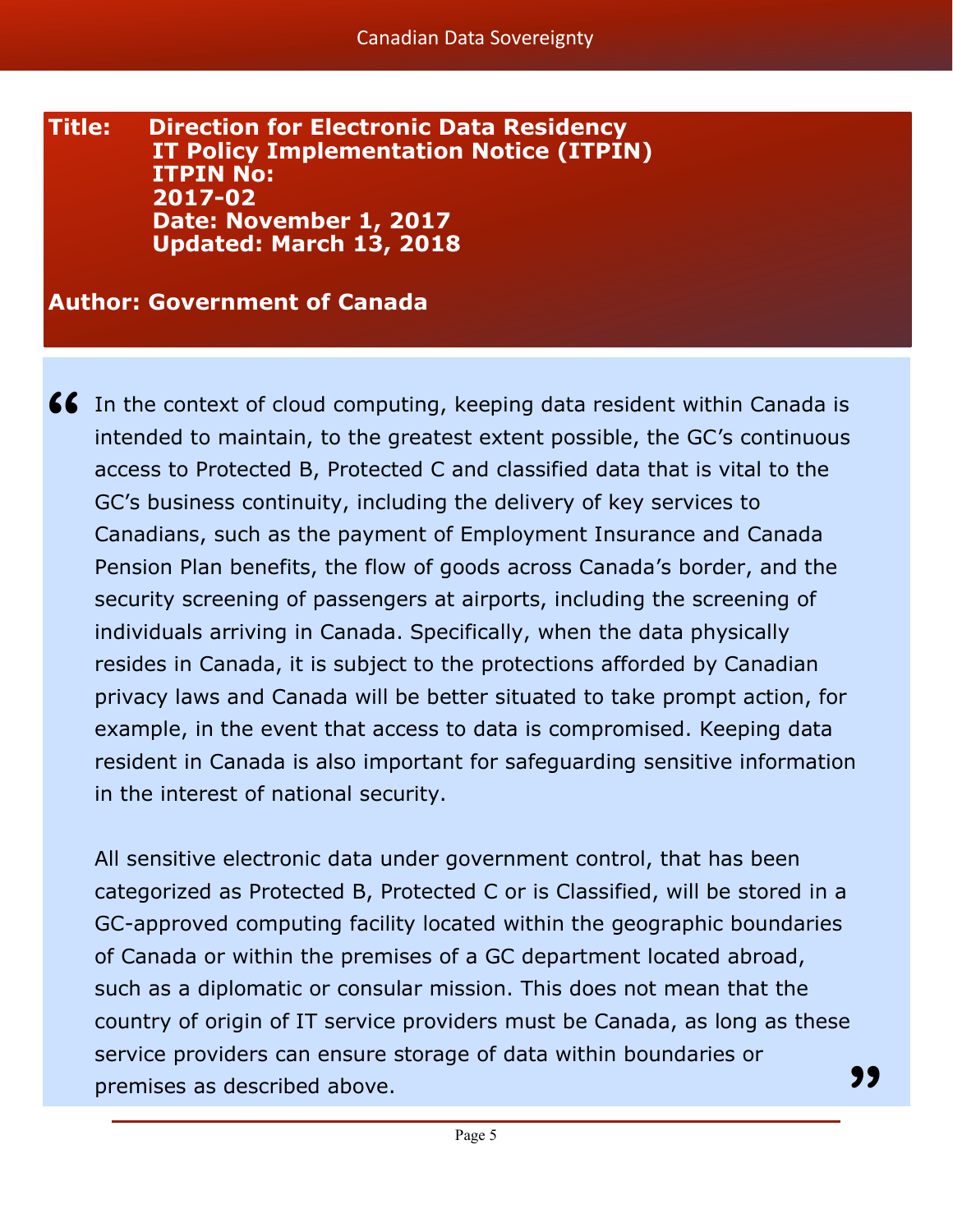## **Title: Government of Canada Information Technology Strategic Plan 2016-2020**

**Author: Government of Canada**

To ensure Canada's sovereign control over its data, departments and agencies will adopt the policy that all sensitive or protected data under government control will be stored on servers that reside in Canada. Departments and agencies will evaluate risks based on an assessment of data sensitivity, and apply the appropriate security controls for cloud services. **" "**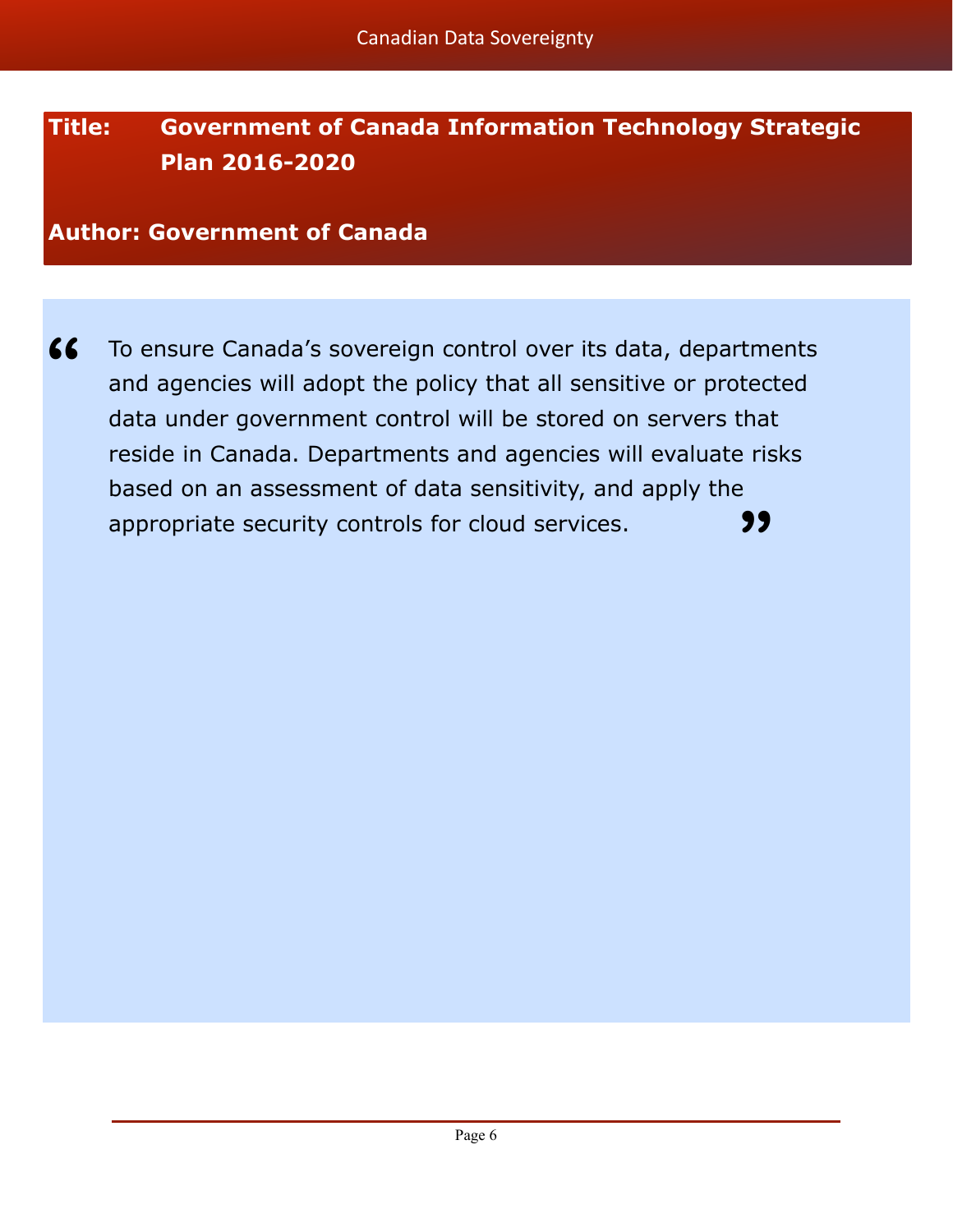## **Title: National Standard of Canada Electronic records as documentary evidence CAN/CGSB-72.34-2017**

### **Author: Government of Canada Canadian General Standards Board**

# ◆ 0.1 About this standard **"**

An organization may be required to produce electronic records as evidence in legal proceedings. To support the admissibility and weight of electronic records as documentary evidence, the organization needs to ensure that these records can be proven or presumed to be reliable, accurate, and authentic, that is, trustworthy. To ensure the trustworthiness of their electronic records, an organization should comply with this standard.

#### ◆ 7.2.1 Jurisdictional location

Canada does not allow for the recorded information held by public organizations regarding its citizens, as well as and any data transmission and backup routes, to reside outside its boundaries, and it shall be the responsibility of the public organizations to comply with this rule.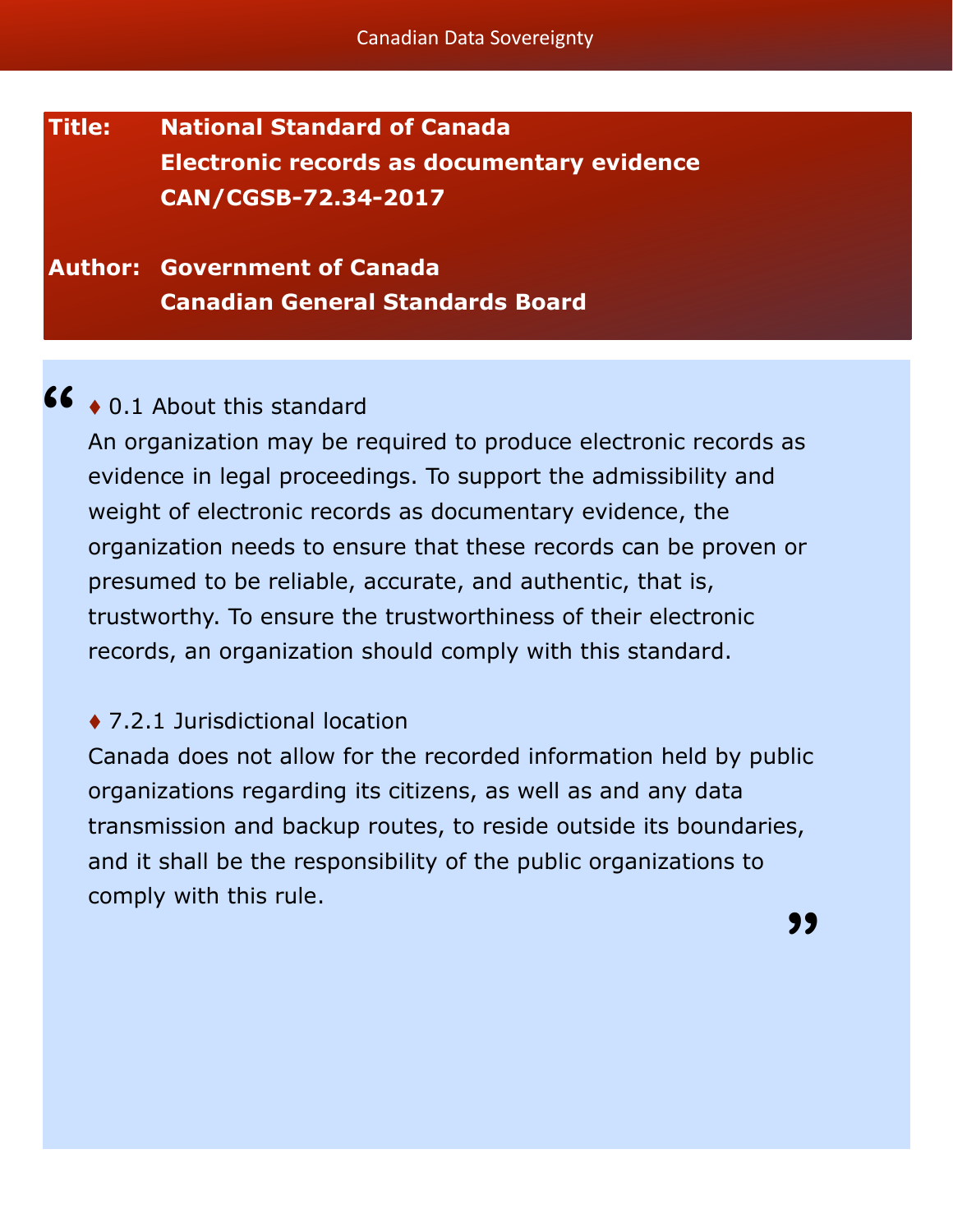# **Title: Electronic Record Keeping No: IC05-1R1**

#### **Author: Canada Revenue Agency**

**"**

### ▶ 9. Location of records

Records must be kept at the person's place of business or residence in Canada or another place designated by the Minister and must, upon request, be made available to officers of the CRA for audit purposes at all reasonable times. Records kept outside Canada and accessed electronically from Canada are not considered to be records in Canada. However, where records are maintained electronically in a location outside of Canada, the CRA may accept a copy of the records, provided these are made available in Canada in an electronically readable and useable format for CRA officials and they contain adequate details to support the tax returns filed with the CRA.

- ♦ 10. All retained records must be clearly labelled and stored in a secure environment in Canada. Authorization to maintain records elsewhere may be granted, subject to such terms and conditions as the Minister may specify in writing. These terms and conditions which are identical to records maintained in Canada and which apply to electronic records, specify that records stored outside of Canada are to be made available to officials of the CRA for audit purposes at all reasonable times in accordance with the provision of the Act and this Information Circular. The authorization may be obtained by writing to your nearest CRA tax services office.
- ♦ 11. Normally a back-up of the electronic records are stored at a site other than the business location for security and precautionary purposes (in case of fire, flood theft, or other causes). CRA encourages this business practice and recommends that these back-up copies be maintained at a location within Canada. **"**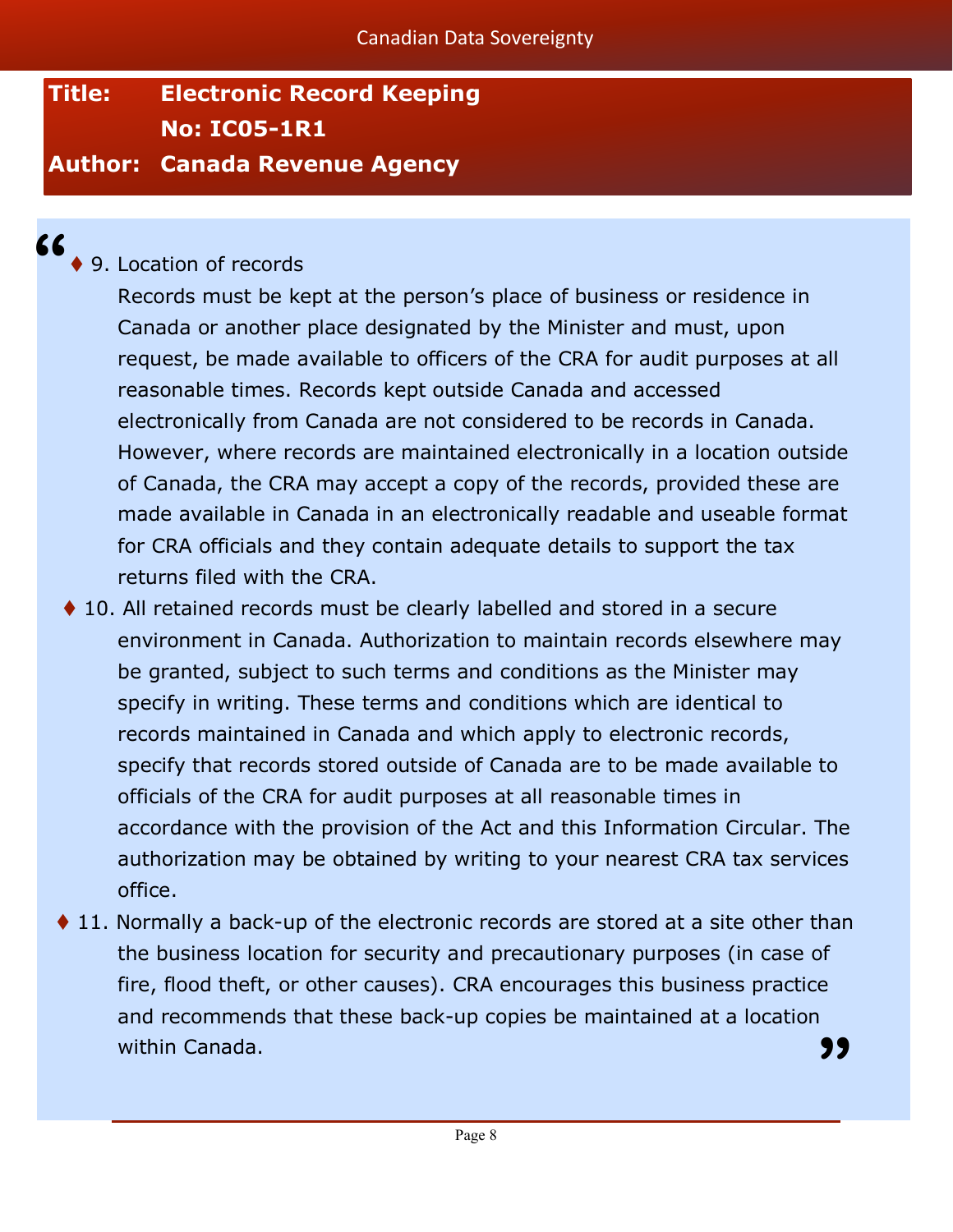# **REFERENCE LINKS**

- ⧫ [Thinking About Clouds? Privacy, security and compliance](https://www.ipc.on.ca/wp-content/uploads/2016/08/thinking-about-clouds-1.pdf)  [considerations for Ontario public sector institutions](https://www.ipc.on.ca/wp-content/uploads/2016/08/thinking-about-clouds-1.pdf) [February 2016](https://www.ipc.on.ca/wp-content/uploads/2016/08/thinking-about-clouds-1.pdf) [Information and Privacy Commissioner of Ontario](https://www.ipc.on.ca/wp-content/uploads/2016/08/thinking-about-clouds-1.pdf)
- ⧫ [Government of Canada](https://www.canada.ca/en/government/system/digital-government/modern-emerging-technologies/direction-electronic-data-residency.html) [Direction for Electronic Data Residency](https://www.canada.ca/en/government/system/digital-government/modern-emerging-technologies/direction-electronic-data-residency.html) [IT Policy Implementation Notice \(ITPIN\)](https://www.canada.ca/en/government/system/digital-government/modern-emerging-technologies/direction-electronic-data-residency.html) [ITPIN No: 2017](https://www.canada.ca/en/government/system/digital-government/modern-emerging-technologies/direction-electronic-data-residency.html)-02 [Date: November 1, 2017](https://www.canada.ca/en/government/system/digital-government/modern-emerging-technologies/direction-electronic-data-residency.html) [Updated: March 13, 2018](https://www.canada.ca/en/government/system/digital-government/modern-emerging-technologies/direction-electronic-data-residency.html)
- ⧫ [Government of Canada Information Technology Strategic Plan](https://www.canada.ca/en/treasury-board-secretariat/services/information-technology/information-technology-strategy.html)  2016-[2020](https://www.canada.ca/en/treasury-board-secretariat/services/information-technology/information-technology-strategy.html)
- ⧫ [National Standard of Canada](http://publications.gc.ca/collections/collection_2017/ongc-cgsb/P29-072-034-2017-eng.pdf) [Electronic records as documentary evidence](http://publications.gc.ca/collections/collection_2017/ongc-cgsb/P29-072-034-2017-eng.pdf) [CAN/CGSB](http://publications.gc.ca/collections/collection_2017/ongc-cgsb/P29-072-034-2017-eng.pdf)-72.34-2017 [Author: Government of Canada —](http://publications.gc.ca/collections/collection_2017/ongc-cgsb/P29-072-034-2017-eng.pdf) Canadian General [Standards Board](http://publications.gc.ca/collections/collection_2017/ongc-cgsb/P29-072-034-2017-eng.pdf)
- ◆ [Electronic Record Keeping](https://www.canada.ca/content/dam/cra-arc/formspubs/pub/ic05-1r1/ic05-1r1-10e.pdf) [No: IC05](https://www.canada.ca/content/dam/cra-arc/formspubs/pub/ic05-1r1/ic05-1r1-10e.pdf)-1R1 [Author: Canada Revenue Agency](https://www.canada.ca/content/dam/cra-arc/formspubs/pub/ic05-1r1/ic05-1r1-10e.pdf)